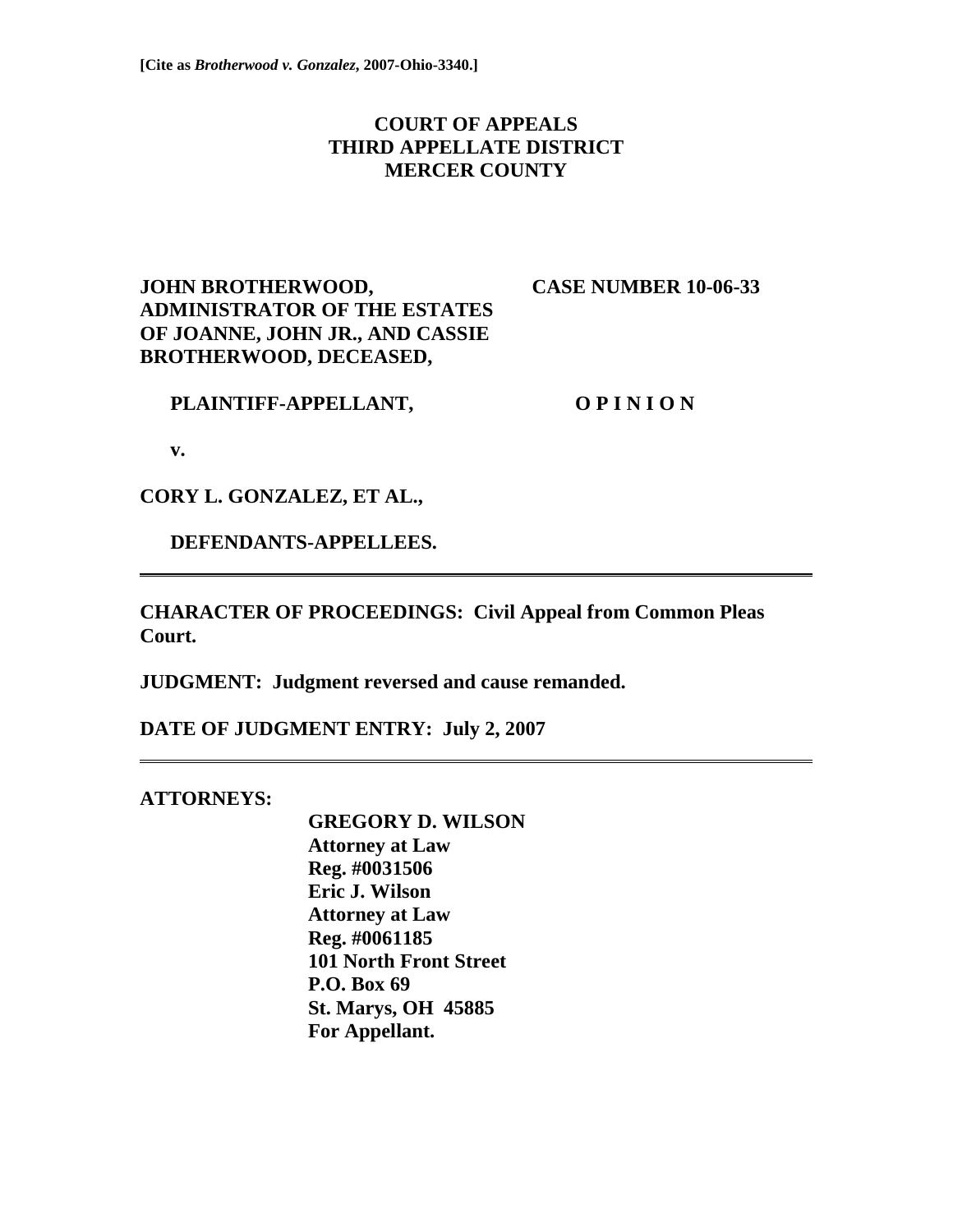Case No. 10-06-33

**RICK E. MARSH Attorney at Law Reg. #0002110 Melissa A. Black Attorney at Law Reg. #0077738 175 S. Third Street, 7th Floor Columbus, OH 43215 For Appellee, Cory L. Gonzalez.** 

 **JAMES E. TESNO Attorney at Law Reg. #0007416 100 North Main Street P.O. Box 485 Celina, OH 45822 For Appellee, Cory L. Gonzalez.** 

#### **Shaw, J.**

**{¶1}** Plaintiff-Appellant John Brotherwood ("Brotherwood"), Administrator of the Estates of Joanne, John Jr. and Cassie Brotherwood, deceased, appeals from the October 16, 2006 Judgment Entry of the Mercer County Court of Common Pleas rendering judgment in favor of Defendant-Appellee Cory L. Gonzalez ("Gonzalez") and dismissing and terminating the case.

**{¶2}** This case stems from a car accident involving two automobiles; one driven by Brotherwood's wife and the other driven by Gonzalez, that occurred on May 20, 2000 in Jefferson Township, Mercer County, Ohio. Brotherwood's wife and two children were killed in the accident. At the time of the accident, Gonzalez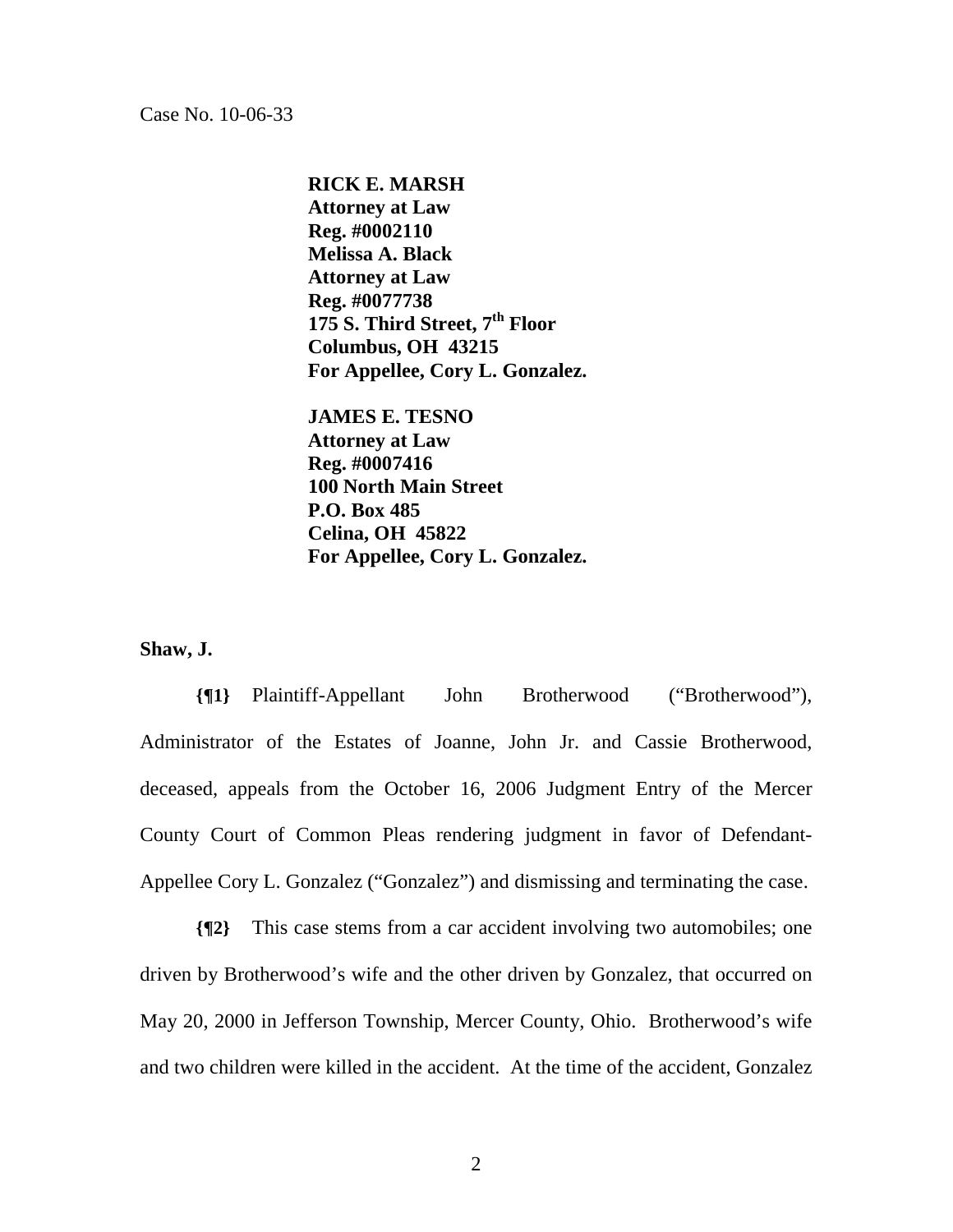$\overline{a}$ 

was 16 years old, had no assets and was insured under his mother's automobile insurance policy through GEICO. $<sup>1</sup>$ </sup>

**{¶3}** On August 8, 2000 Brotherwood filed a complaint in the Mercer County Court of Common Pleas alleging that the wrongful death of his decedent family members occurred due to Gonzalez's negligence in operating an automobile under the influence of alcohol and then driving his automobile into the automobile driven by Brotherwood's wife.<sup>2</sup> As the case proceeded through discovery, Brotherwood filed three amended complaints and joined numerous additional defendants to the case. However, all defendants identified by Brotherwood, except for Gonzalez, were eventually dismissed in accordance with various settlement agreements.

**{¶4}** Although this matter was initially set for a jury trial on August 3, 2004, the trial court vacated the trial date after acknowledging that it had been premature to assign this matter for trial in light of the unresolved issue regarding whether the parties had entered into a binding settlement agreement. (See June 29, 2004 Judgment Entry).

**{¶5}** On February 28, 2006 the trial court entered a Judgment Entry on Issue of Settlement which provided, in relevant part, as follows:

<sup>&</sup>lt;sup>1</sup> This automobile insurance policy, effective May 5, 2000 to November 5, 2000, provided Bodily Injury Liability coverage in the amount of \$15,000 per person/\$30,000 per accident. (See Exhibit 7 to Starr's Deposition, as also included in the trial court's September 16, 2004 Stipulation and Order regarding admitting evidence on the issue of settlement).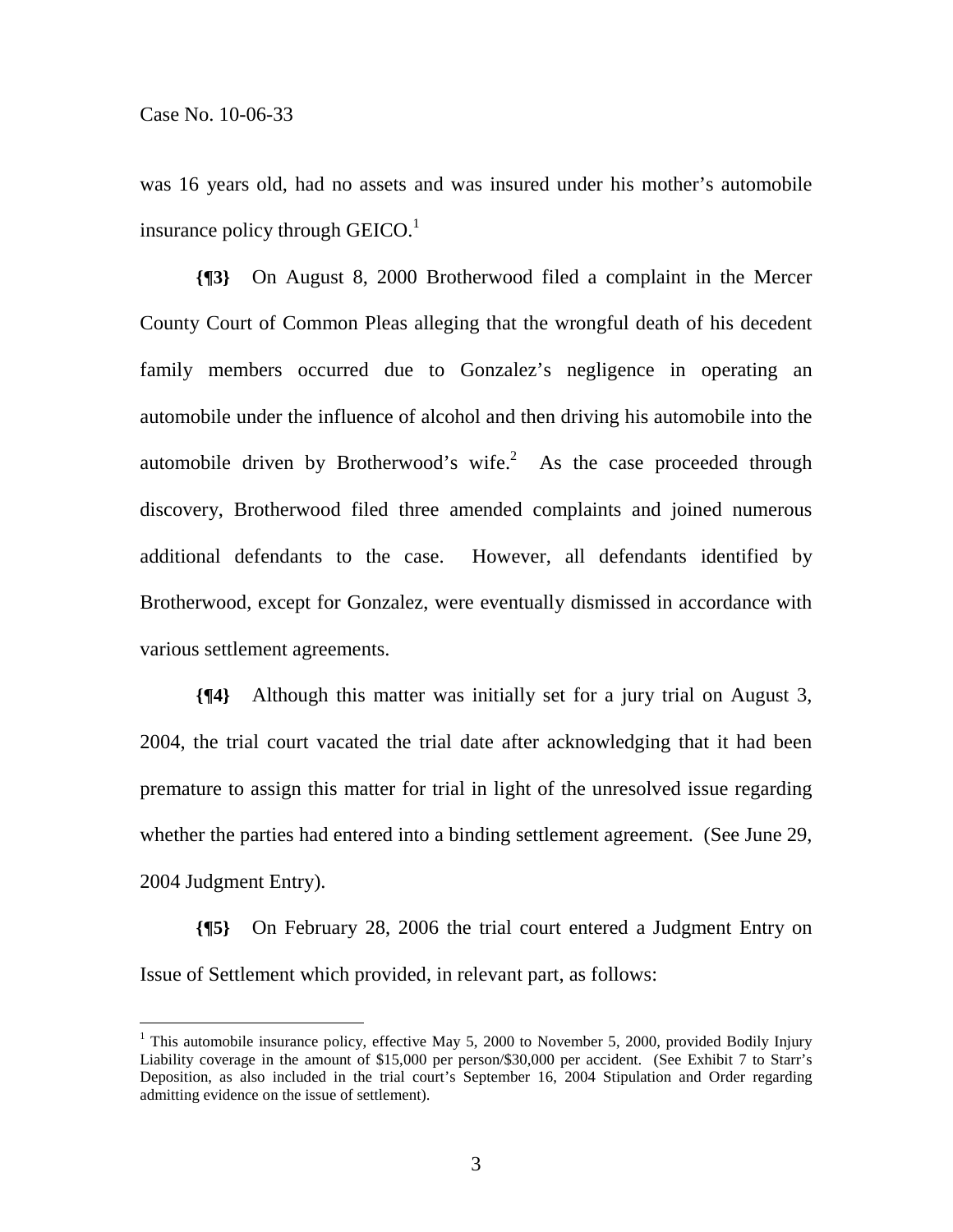This matter is before the court for decision on the issue of whether plaintiff and defendant, Cory L. Gonzalez, had entered into a binding settlement agreement…

\* \* \*

[T]he court finds that defendant Cory L. Gonzalez entered into a binding settlement agreement with plaintiff with regard to his liability for the wrongful death of plaintiff's decedent effective July 21, 2001, and therefore, this cause should be dismissed upon the payment of the policy limits of defendants' liability policy with GEICO.

On or before **April 1, 2006**, defendant Cory L. Gonzalez, through his insurer, GEICO, shall deliver to plaintiff, through his attorney, payment of the policy limits of his liability policy insuring defendant Cory L. Gonzales, and upon receipt of same, plaintiff shall issue to defendant Gonzalez, through his attorney, a full and complete release of liability for plaintiff's claims in this cause.

In the event that this court has not received a judgment entry of dismissal in accordance with this order prior thereto, this matter shall come on for a hearing on entry on **Tuesday, April 11, 2006, at 8:30 a.m.**, at which time counsel shall appear at that time with their clients and show cause why they have failed to comply with the request of this court. Failure to appear may result in the court dismissing this action. **IT IS SO ORDERED**.

(See February 28, 2006 Judgment Entry, pp. 1-2). (Emphasis in original).

**{¶6}** Brotherwood subsequently filed an appeal of the February 28, 2006

Judgment Entry with this court. However, on September 5, 2006 this court determined that the February 28, 2006 Judgment Entry did not dismiss all claims against Gonzalez, and instead only preliminarily determined that there had been a binding settlement agreement between Brotherwood and Gonzalez, left issues

 $\frac{1}{2}$  $2$  Prior to the date of filing the original complaint in this case, Brotherwood's insurance company (State Farm) agreed to pay \$270,000 in underinsured coverage to Brotherwood.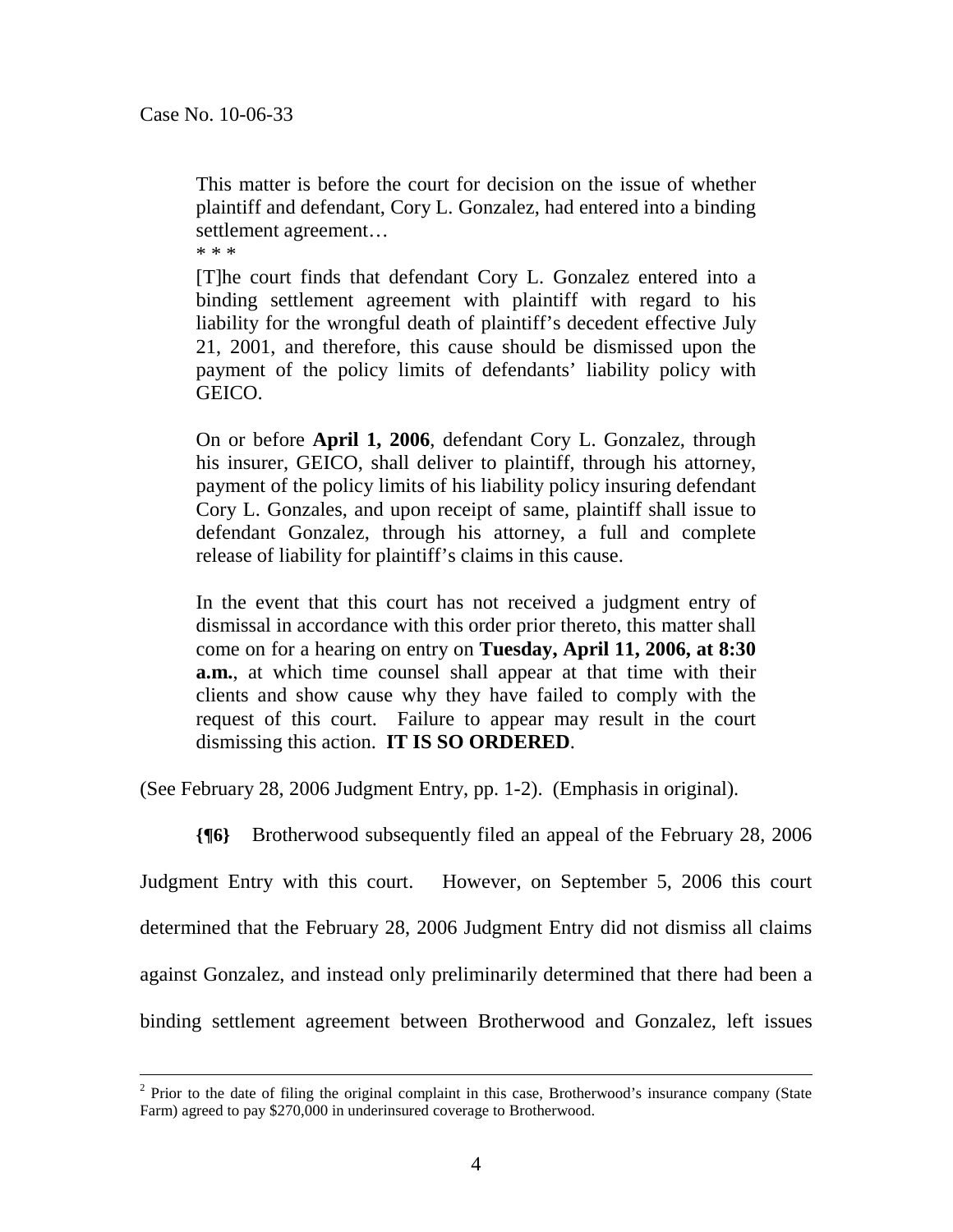unresolved and contemplated further action. Accordingly, this court determined that the trial court's Judgment Entry was not a final appealable order and dismissed Brotherwood's appeal for lack of jurisdiction. (See *Brotherwood v. Gonzalez, et al*. 3rd Dist. No. 10-06-12, 2006-Ohio-4551). On October 16, 2006 the trial court entered a Judgment Entry rendering judgment in favor of Gonzalez "[f]or the reasons stated in the interlocutory Order of this court of February 28, 2006" and dismissed this case.

**{¶7}** Brotherwood now appeals, asserting one assignment of error.

## **ASSIGNMENT OF ERROR**

**THE COURT ERRED BY RULING THAT THE TORT VICTIM'S (BROTHERWOOD'S) EFFORTS TO REMOVE CERTAIN RESTRICTIVE LANGUAGE FROM A SETTLEMENT AGREEMENT, INSISTED UPON BY THE INSURANCE COMPANY, WERE A NULLITY AND THAT BROTHERWOOD HAD NONE-THE-LESS (SIC) SETTLED HIS CLAIM. THE COURT ERRED BY IMPOSING A SETTLEMENT AGREEMENT UPON THE PLAINTIFF ALTHOUGH THERE WAS NO MEETING OF THE MINDS BETWEEN PLAINTIFF AND DEFENDANT, AND THE COURT ERRED BY NOT HOLDING THE DEFENSE TO THE BURDEN OF PROOF FOR THE DEFENSE'S AFFIRMATIVE DEFENSE OF SETTLEMENT.** 

**{¶8}** Although enumerated as one single assignment of error, we elect to

address Brotherwood's assignment of error as three sub-assignments of error.

Additionally, for ease of discussion, we elect to address these sub-assignments out

of order.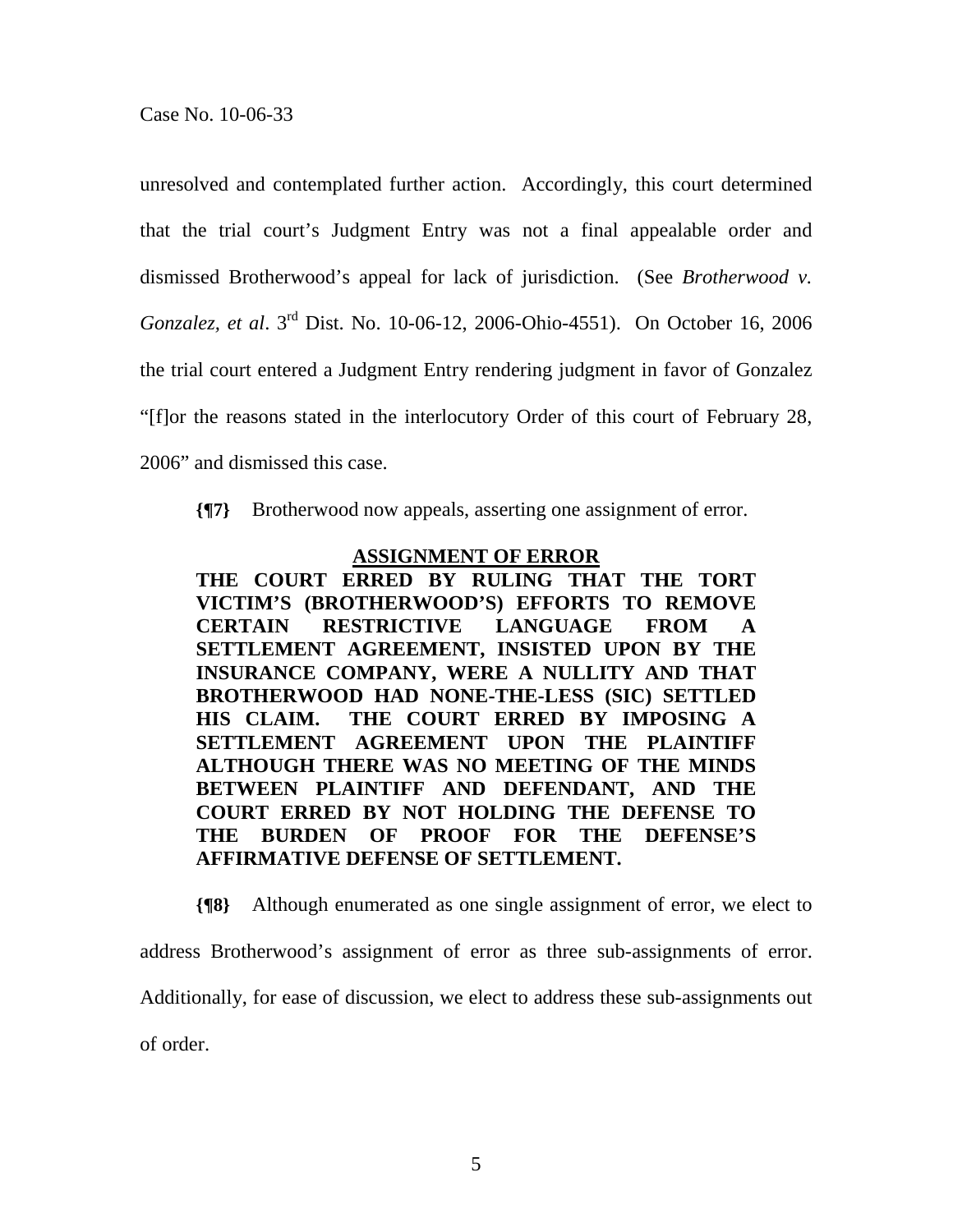### *Sub-Assignment of Error No. 2*

*The trial court erred by imposing a settlement agreement upon the Plaintiff although there was no meeting of the minds between Plaintiff and Defendant.* 

**{¶9}** The standard of review to be applied to a ruling on a motion to enforce a settlement agreement depends primarily on the question presented. *Kaple v. Benchmark Materials, et al.* 3rd Dist. No. 13-03-60, 2004-Ohio-2620. If the question is an evidentiary one, this court will not overturn the trial court's finding if there was sufficient evidence to support such finding. *Chirchiglia v. Bur. Of Workers Comp*. (2000), 138 Ohio App.3d 676, 679, 742 N.E.2d 180. However, "[w]here the meaning of terms of a settlement agreement is disputed, or where there is a dispute that contests the existence of a settlement agreement, a trial court must conduct an evidentiary hearing prior to entering judgment." *Kaple*, 2004-Ohio-2620 at ¶4 citing *Rulli v. Fan Co.* (1997), 79 Ohio St.3d 374, 683 N.E.2d 337, syllabus. If the dispute is a question of law, an appellate court must review the decision de novo to determine whether the trial court's decision to enforce the settlement agreement is based upon an erroneous standard or a misconstruction of the law. *Id.* citing *Continental W. Condominium Unit Owners Assn. v. Howard E. Ferguson, Inc.* (1995), 74 Ohio St.3d 501, 502, 660 N.E.2d 431.

**{¶10}** In the present case, Brotherwood contends that the question before this court is not an evidentiary question, rather a question of whether there was a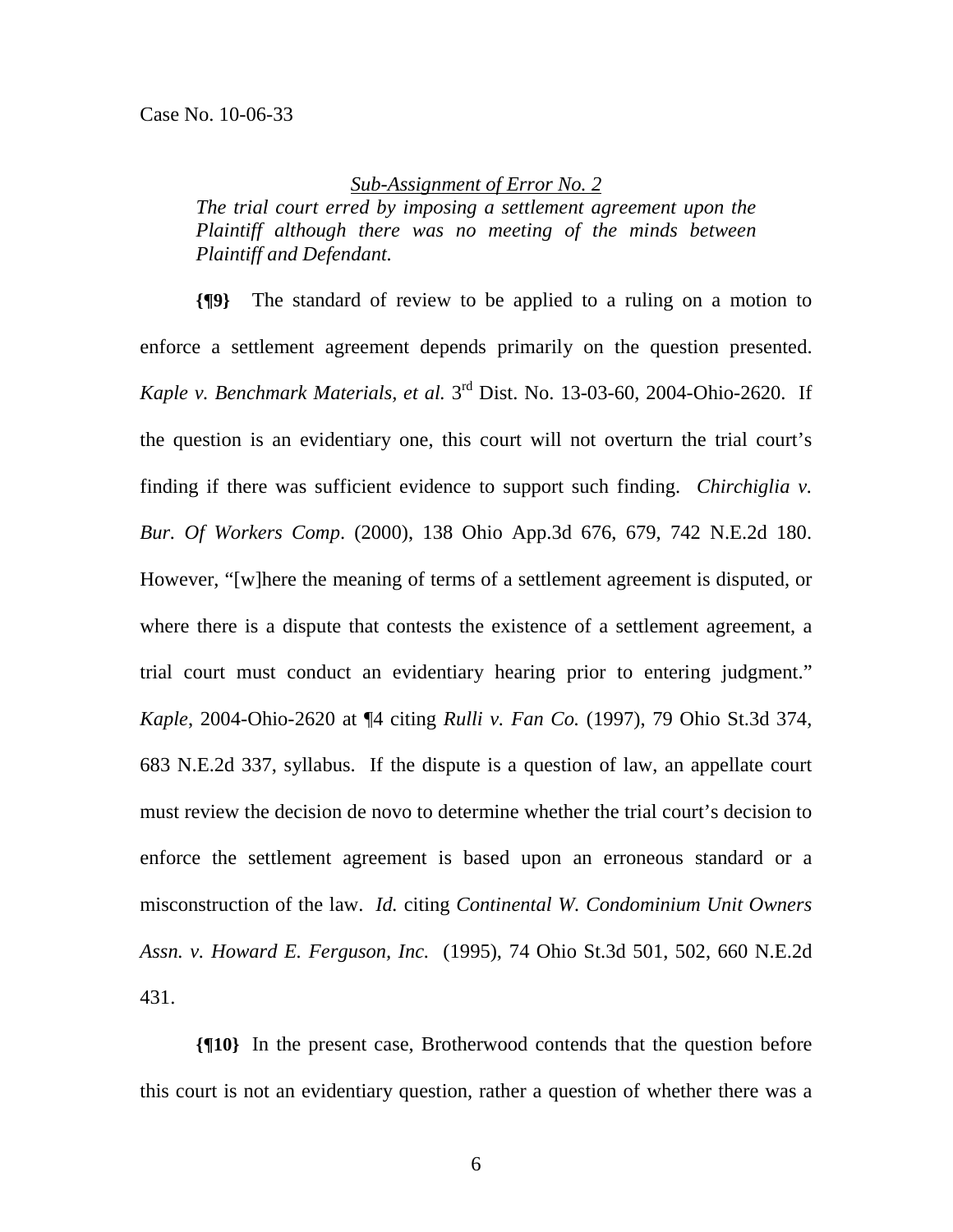settlement agreement reached. Brotherwood also contends that this appeal is based upon a question of law; specifically, whether the trial court's enforcement of the alleged settlement agreement was based upon an erroneous standard or a misconstruction of the law. Accordingly, we must review the trial court's decision de novo.

**{¶11}** A settlement agreement is viewed as a particularized form of a contract. *Noroski v. Fallet* (1982), 2 Ohio St.3d 77, 79, 442 N.E.2d 1302. It is a contract designed to terminate a claim by preventing or ending litigation, and such agreements are valid and enforceable by either party. *Continental*, 74 Ohio St.3d at 502, 660 N.E.2d 431. Therefore, the interpretation of a settlement agreement is governed by the law of contracts. *Chirchiglia*, 138 Ohio App.3d 676 at 679, 742 N.E.2d 180.

**{¶12}** The elements necessary to form a contract include "an offer, acceptance, contractual capacity, consideration (the bargained for legal benefit and/or detriment), a manifestation of mutual assent and legality of object of consideration." *Kostelnik v. Helper* (2002), 96 Ohio St.3d 1, 16, 770 N.E.2d 58. Additionally, "[a] meeting of the minds as to the essential terms of the contract is a requirement to enforcing the contract." *Id.* See also *Episcopal Retirement Homes, Inc. v. Ohio Dep't. of Industrial Relations* (1991), 61 Ohio St.3d 366, 369, 575 N.E.2d 134.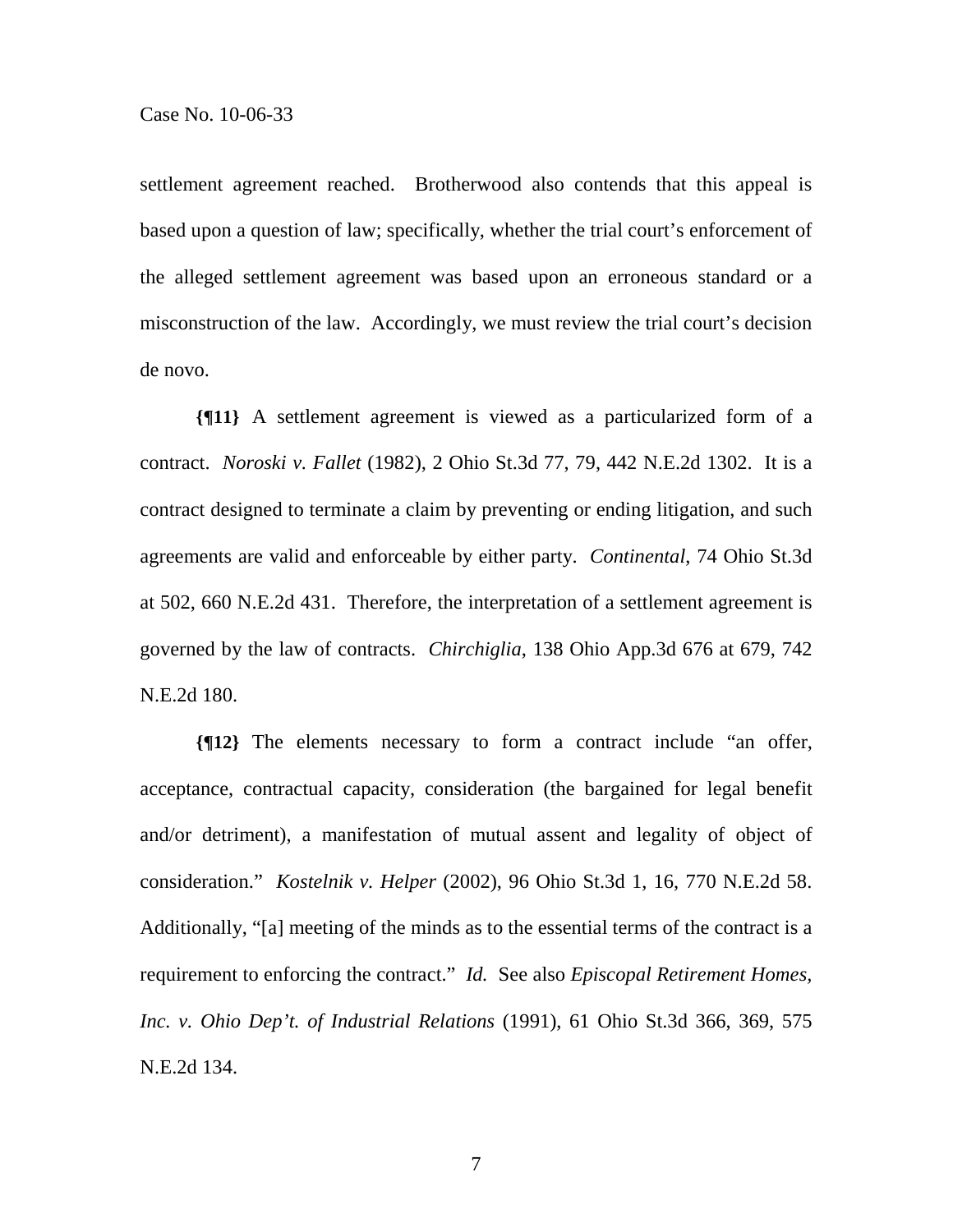**{¶13}** Regarding the issue of settlement in the present case, the trial court

found as follows:

**The court finds that the evidence establishes that defendant insurer GEICO had offered to pay its policy limits for liability coverage of defendant. The court further finds that defendant conditionally accepted GEICO's tendered offer of settlement, the condition being with reservation of rights to pursue parties that GEICO did not insure. GEICO did not have any right or obligation to protect parties that it did not insure, and therefore, it could not interfere with plaintiff pursuing those parties. Plaintiff's rights to pursue parties not insured by GEICO could not be preserved by it. Since the condition plaintiff claims was precedent to his acceptance of GEICO's settlement offer on behalf of defendant Gonzalez was not within GEICO's, but rather plaintiff's control, it was a nullity. Therefore, GEICO's offer to pay policy limits for liability coverage of defendant to settle plaintiff's claims against defendant was accepted by plaintiff by his attorney's letter to Peter Star (sic) at GEICO dated July 21, 2001.** 

(See February 28, 2006 Judgment Entry, p. 2).

**{¶14}** However, our review of the record reveals the following facts crucial to our determination as to whether there was a settlement agreement reached between Brotherwood's attorney and the attorney for GEICO:

**{¶15}** On June 13, 2000 the Mercer County Probate Court appointed Brotherwood as the Administrator of the Estates of Joanne, John Jr. and Cassie Brotherwood. On June 26, 2000 Peter Starr ("Starr"), a GEICO claims examiner, advised Brotherwood's attorney, Gregory Wilson ("Wilson"), that GEICO was offering to "tender its limits of \$30,000.00 to settle the Brotherwood's (sic) claim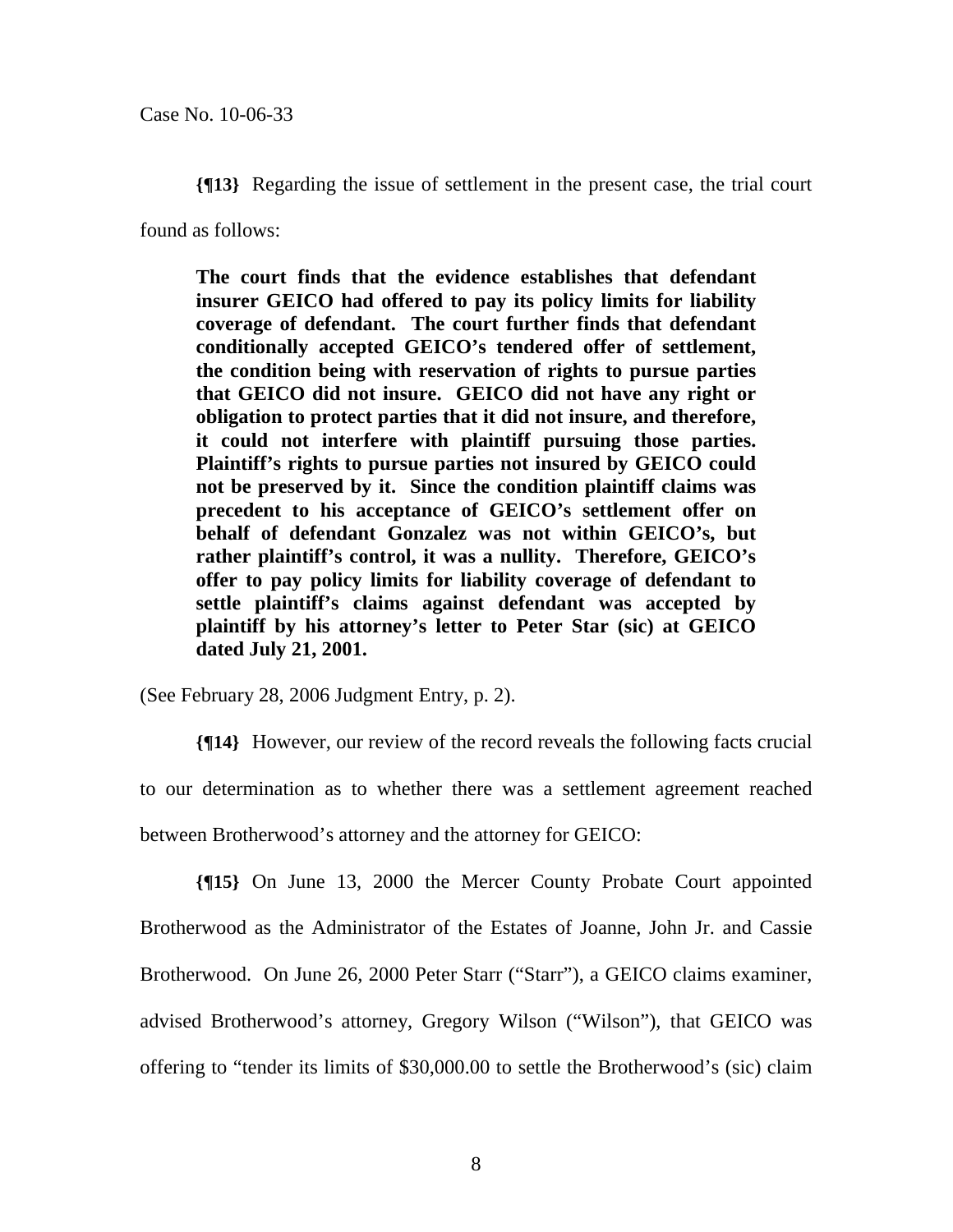$\overline{a}$ 

in the above accident."<sup>3</sup> However, we note that this correspondence did not specifically advise who was to be released. On June 28, 2000 GEICO wrote to Gonzalez's mother Joreen and advised her that it was in her "son's best interest to offer the limits [of the insurance policy] in exchange for a full and final settlement from the deceased Plaintiff's estate."

**{¶16}** On July 19, 2000 Wilson filed an application to approve settlement and distribution of wrongful death claims with the Mercer County Probate Court regarding the settlements reached with both State Farm and  $GEICO.<sup>4</sup>$  This application stated, in relevant part, as follows:

**The amount of the settlement or judgment is \$300,000 with the sum of \$30,000 from Cory Gonzalez and Joreen Gonzalez, via their carrier Geico Direct, and \$270,000 from John Brotherwood's underinsured carrier, State Farm, both of which represent a complete exhaustion of the funds available under both policies of insurance.** 

On this same date, the Mercer County Probate Court issued an Entry approving settlement of the wrongful death claims brought by Brotherwood.

**{¶17}** Also on July 19, 2000, GEICO faxed a release captioned "Optional Form of Agreement" to Wilson for his review. On July 21, 2000 Wilson wrote a letter to Starr that stated as follows:

<sup>&</sup>lt;sup>3</sup> The June 21, 2000 correspondence from Starr to Wilson also included a copy of GEICO's Certification of Limits letter.

<sup>&</sup>lt;sup>4</sup> The Release and Trust Agreement between State Farm and Brotherwood stated, in relevant part, as follows: "[w]ritten permission to settle with the tortfeasor, Cory Gonzales (sic), and his mother, Joreen Gonzales (sic), and their insurance carrier, Geico Direct, for the policy limits of \$30,000.00 has been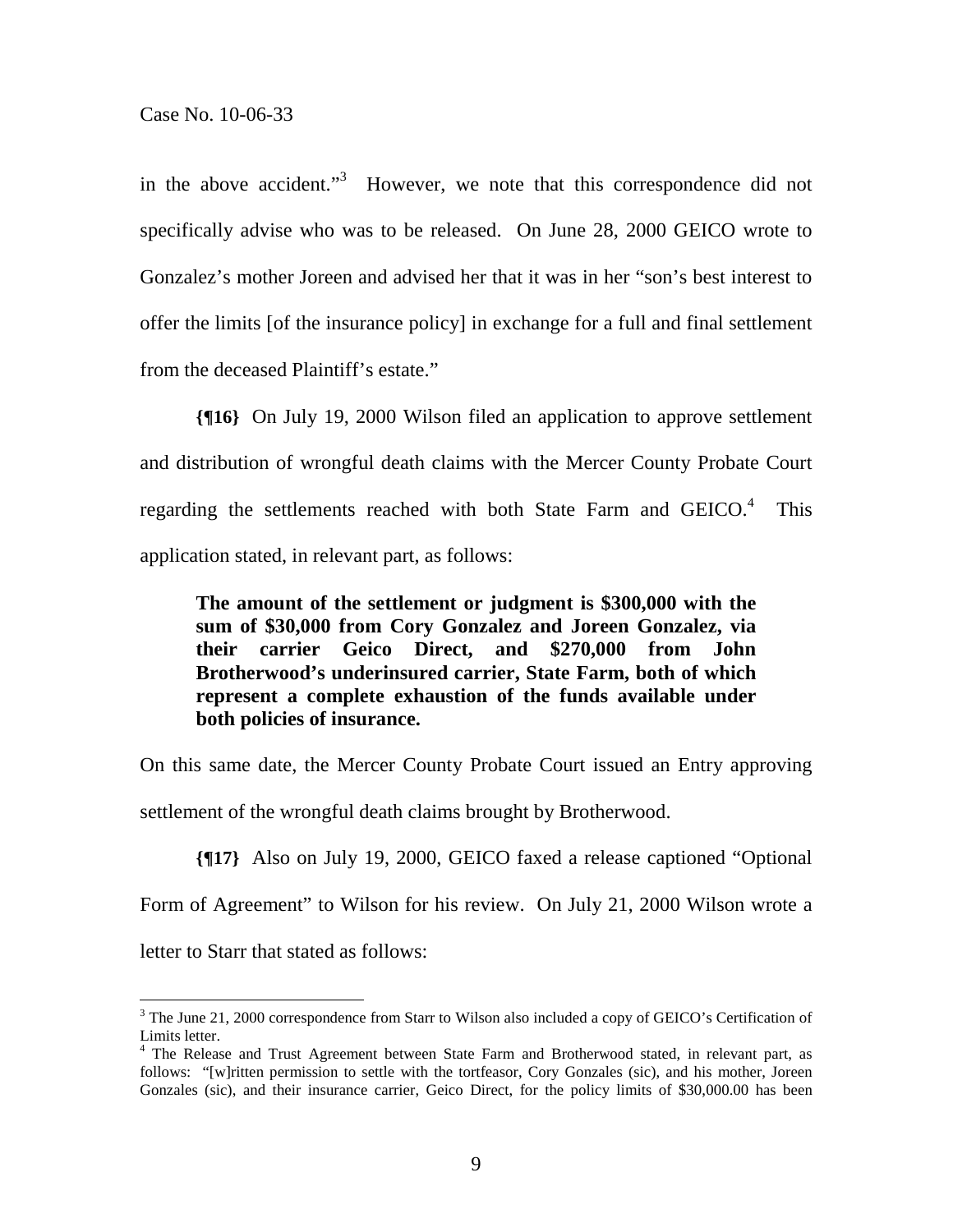**Regarding your proposed release, I wish to strike all language referring to suits or claims against "all others" and similar such language. In (sic) behalf of John Brotherwood, I intend to pursue an action against the person(s) or entity(ies) that provided the alcohol to Cory Gonzalez. We accept your tender of \$30,000, but do so with this reservation of rights to pursue parties that you do not insure. Please advise.** 

**{¶18}** On July 26, 2000 Wilson wrote another letter to Starr regarding the

proposed release and stated:

**I have redacted those portions that I wish to have eliminated. Not knowing what the authors of your release intended to cover or eliminate by this language, I mean only to preserve my client's cause of action against the person or entity that provided Cory Gonzalez the booze. So, perhaps redacting certain language is not necessary, if we just add such a notation to your release. Please advise immediately.** 

After receiving no immediate reply from Starr, Wilson filed suit on behalf of

Brotherwood in the Mercer County Court of Common Pleas on August 8, 2000.

**{¶19}** However, after reviewing the proposed changes submitted by Wilson

in his July 26 letter, Starr replied to Wilson in a letter dated August 10, 2000

which stated as follows:

**I have discussed your Release changes with my home office and they are in agreement with the first two suggested changes. As for striking paragraph two<sup>5</sup> , we insist the language stay. We are concerned should other joint tort feasors be sued by your client** 

received from State Farm and a release will be issued to the tort feasor, his mother, Joreen Gonzales (sic) and Geico Direct."

<sup>&</sup>lt;sup>5</sup> Paragraph (2) of the Release/Optional Form of Agreement reads as follows: "That the undersigned will indemnify and save harmless the Releasees from any and every claim or demand, of every kind of character which may ever be asserted by reason of said injuries, illness, or disease or the effects or consequences thereof, or damage to property or person."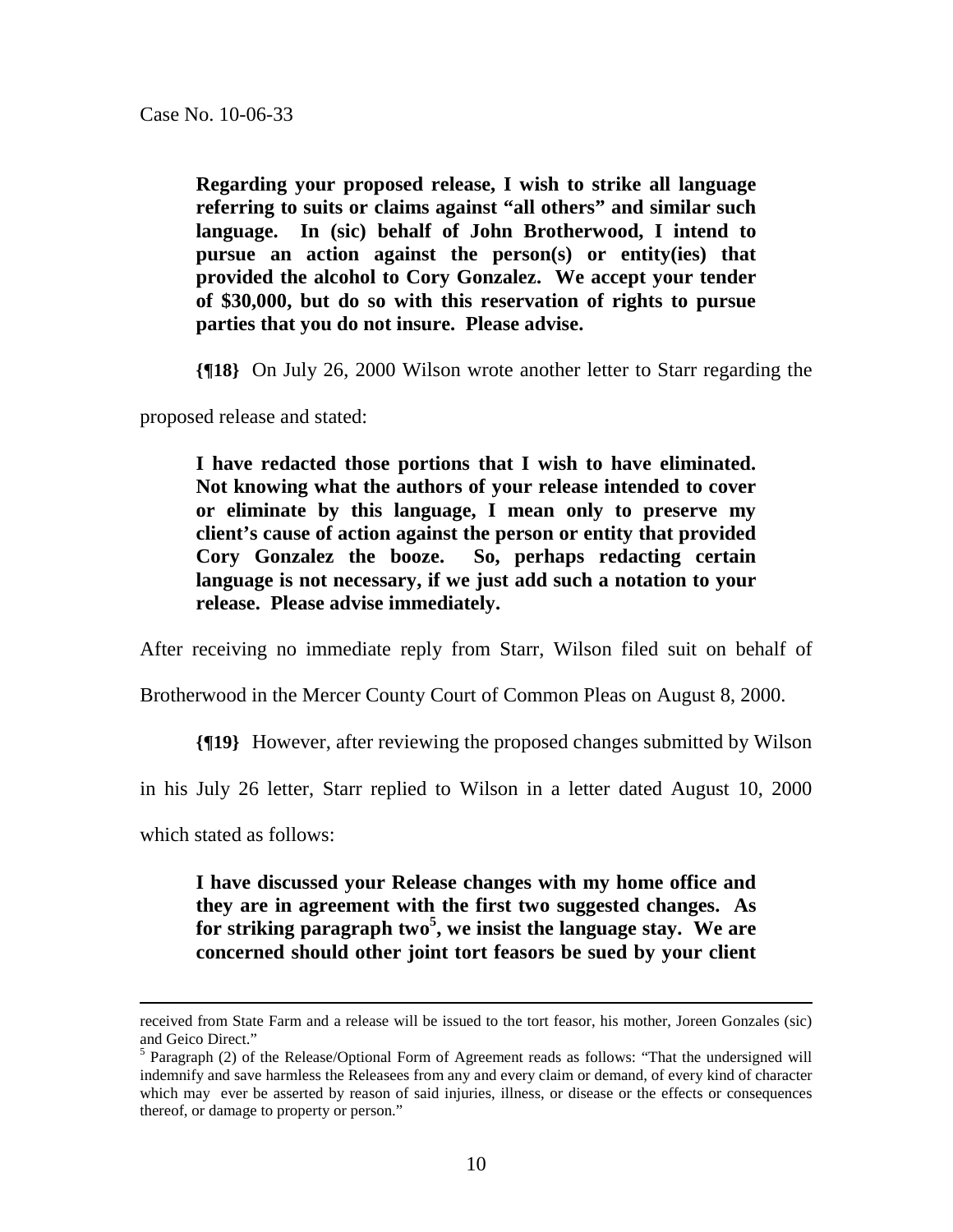$\overline{a}$ 

**that we would be responsible to them for indemnifications and/or contributions should your client prevail against them.** 

**{¶20}** On August 23, 2000 GEICO retained attorney Rick Marsh ("Marsh") to defend Gonzalez in the lawsuit filed against him by Brotherwood.<sup>6</sup> On August 30, 2000 Marsh wrote a letter to Wilson which stated, in relevant part, as follows:

**Enclosed is a copy of the Answer I have filed in this case. Pursuant to our recent discussion, the settlement will be put on the back burner until you can take the deposition of Cory Gonzalez in order to find out where the alcohol came from which he had consumed. \* \* \* Once you learn the identity of the provider of alcohol, the claim will be settled for the \$30,000…**<sup>7</sup>

**{¶21}** On August 27, 2004 the parties submitted their respective trial briefs on the issue of settlement to the court. Brotherwood presented evidence, including an affidavit of Wilson and the deposition testimony of Starr, to support his contention that he did not settle with either Starr or Marsh. Gonzalez presented evidence, including affidavits of Starr and Marsh and the deposition testimony of Starr, to support his contention that settlement was achieved. On September 16, 2004 the court entered a stipulation and order regarding admitting evidence on the issue of settlement and set forth a list of exhibits deemed admitted on this issue.

 $6$  Prior to Marsh's involvement in this case on behalf of GEICO, Gonzalez had retained a personal attorney, James Tesno.

 $7$  Our review of the record reveals that Gonzalez was subsequently deposed on April 20, 2001 and that he revealed the providers of the alcohol he consumed on the night of the automobile collision. The providers themselves were also deposed. Additionally, Gonzalez was deposed a second time on January 15, 2002.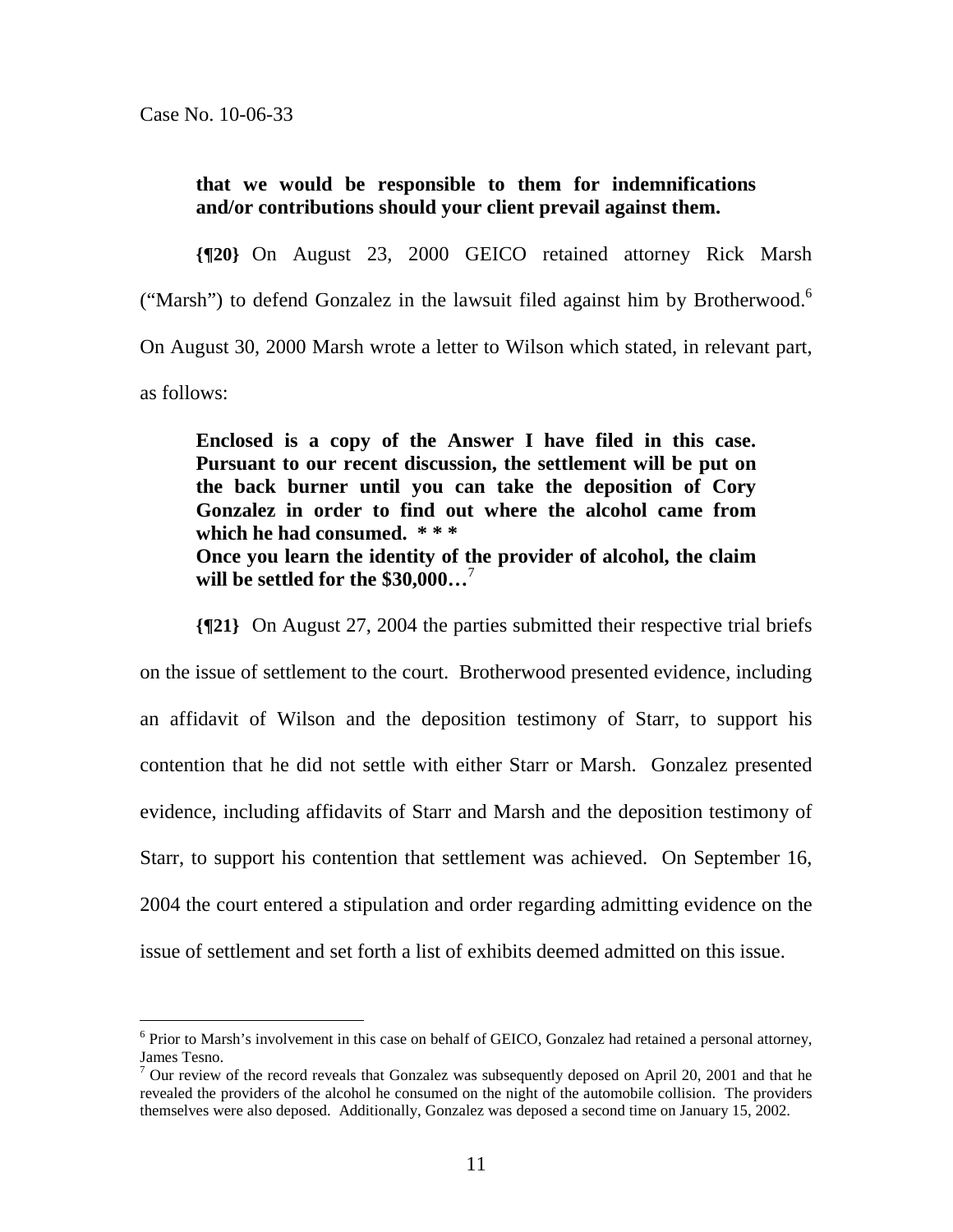**{¶22}** Our review of the record evinces that the documents filed by the parties in support of their respective trial briefs and deemed submitted by the trial court were simply an attempt to clarify what had transpired in the correspondence between the parties in 2000—over *four years* prior to filing briefs on the settlement issue. Accordingly, we are of the opinion that the answer to the settlement issues lies not in the supplemental evidence, depositions, and affidavits, but rather in the language contained in the letters between Wilson, Starr and Marsh.

**{¶23}** Based upon the foregoing, it is clear from the record before this court that the parties fell short of reaching an agreed settlement. Our opinion is that a meeting of the minds does not occur until all of the details are worked out between the parties, and therefore we disagree with Gonzalez's contention that a meeting of the minds was reached as to the \$30,000 and the parties just needed to go back and work out the details. We find that there was never a point in time where a "meeting of the minds" occurred between Wilson and either Starr or Marsh as to the essential terms and details of the settlement agreement.

**{¶24}** Specifically, we find that because GEICO insisted that certain language be included in the release agreement that Wilson would not agree to, the key element of who and what claims had to be released for settlement to be reached was not determined by the parties prior to Brotherwood filing suit.

12